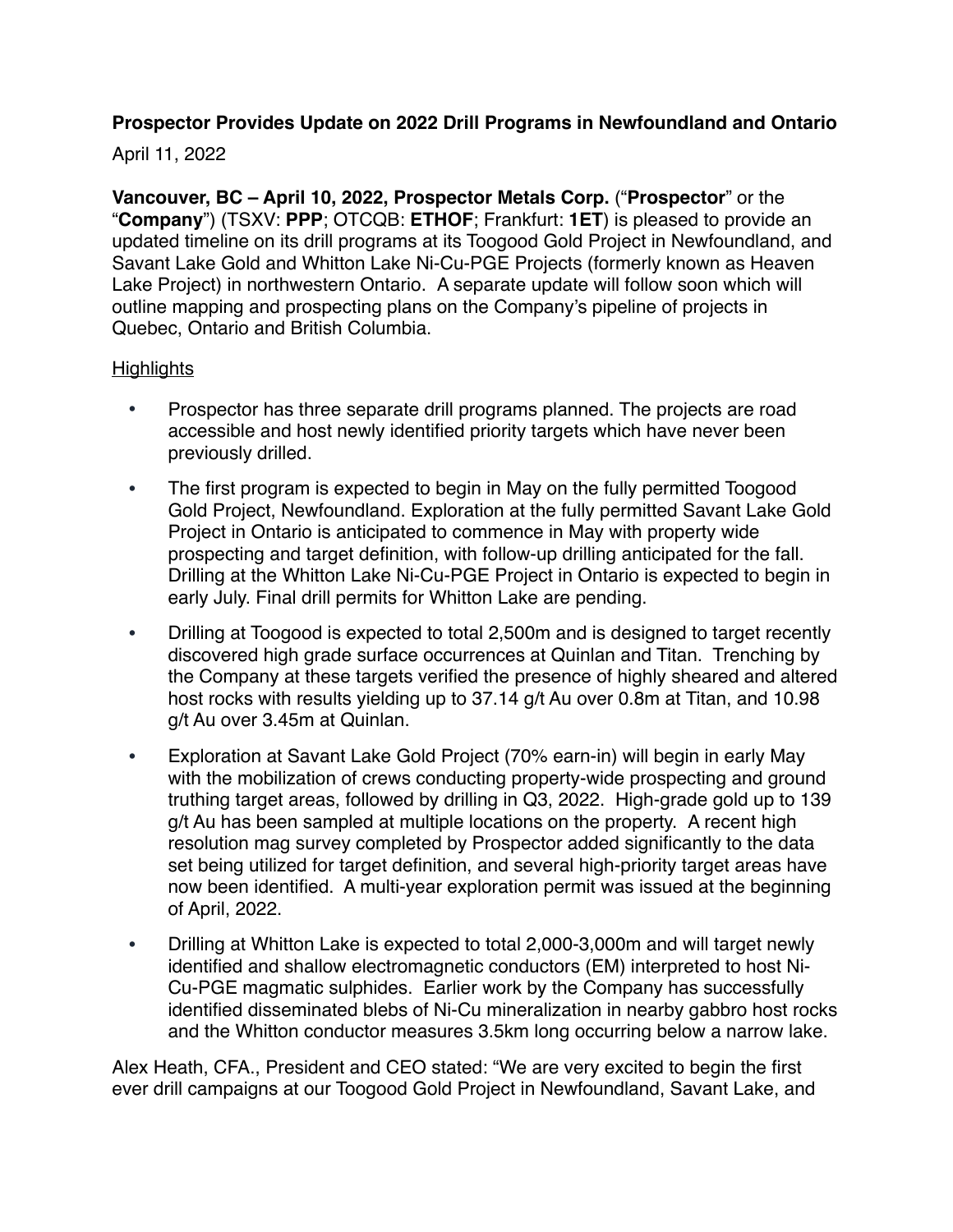Whitton Lake Ni-Cu-PGE Projects in Ontario. These projects have been advanced systematically by our top-tier technical team from grass-roots exploration through to drilling and offer credible opportunities for a major discovery."

### 2022 Toogood Drill Program Highlights:

- Prospector's field crews will begin reconnaissance exploration program in April with mapping, sampling and prospecting. New anomalies will be followed up with localised target driven soil sampling, as well as stripping and sampling where necessary (Figure 1). The goal of this work is to the discover new zones of surface mineralization, further evaluate the surface showings, mineralization, and structure, and delineate additional targets for drill testing.
- A high-resolution ground induced polarization survey (IP) will be conducted over both the Quinlan and Titan targets to delineate the width and extent of the gold mineralization along strike in preparation for drilling.
- The maiden drill program at Quinlan and Titan is expected to total of 2,500m and begin in May 2022.
- Fully permitted.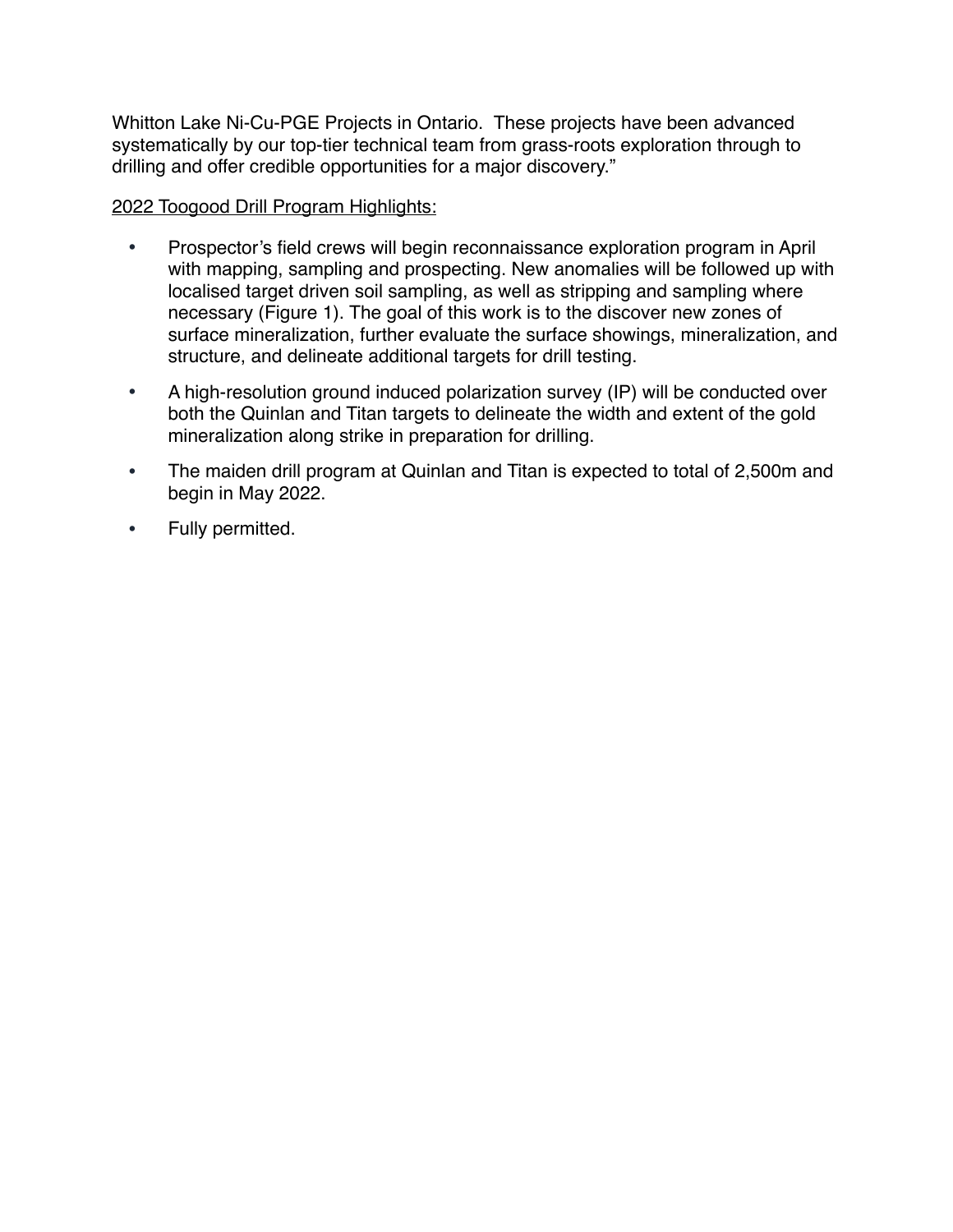

Figure 1. 2021 Gold Occurrences at the Toogood Gold Project, Newfoundland

1 Historical assay values have not been independently verified by the Company and a potential investor should not place undue reliance on historical results when making an investment decision, nor should they be used as the sole criterion for making investment decisions. There is no assurance that the Company can reproduce such results or that the historical results described therein will be realized.

2 "Best surface samples" are grab / select samples and not necessarily representative of mineralization hosted on the property.

2022 Savant Lake Drill Program Highlights:

• High grade gold mineralization at surface and in historical diamond drilling occurs over 10 x 10 Km area and is summarized in the table below and in Figure 2:

|                            | Best Surfa | <b>Best Histo</b>       |  |
|----------------------------|------------|-------------------------|--|
| Iron Formation<br>Horsesho | 138.87     | Never drilled           |  |
| Wiggle<br>Iron Formation   | 77.501,2   | 15.55 g/t Au over 0.4m1 |  |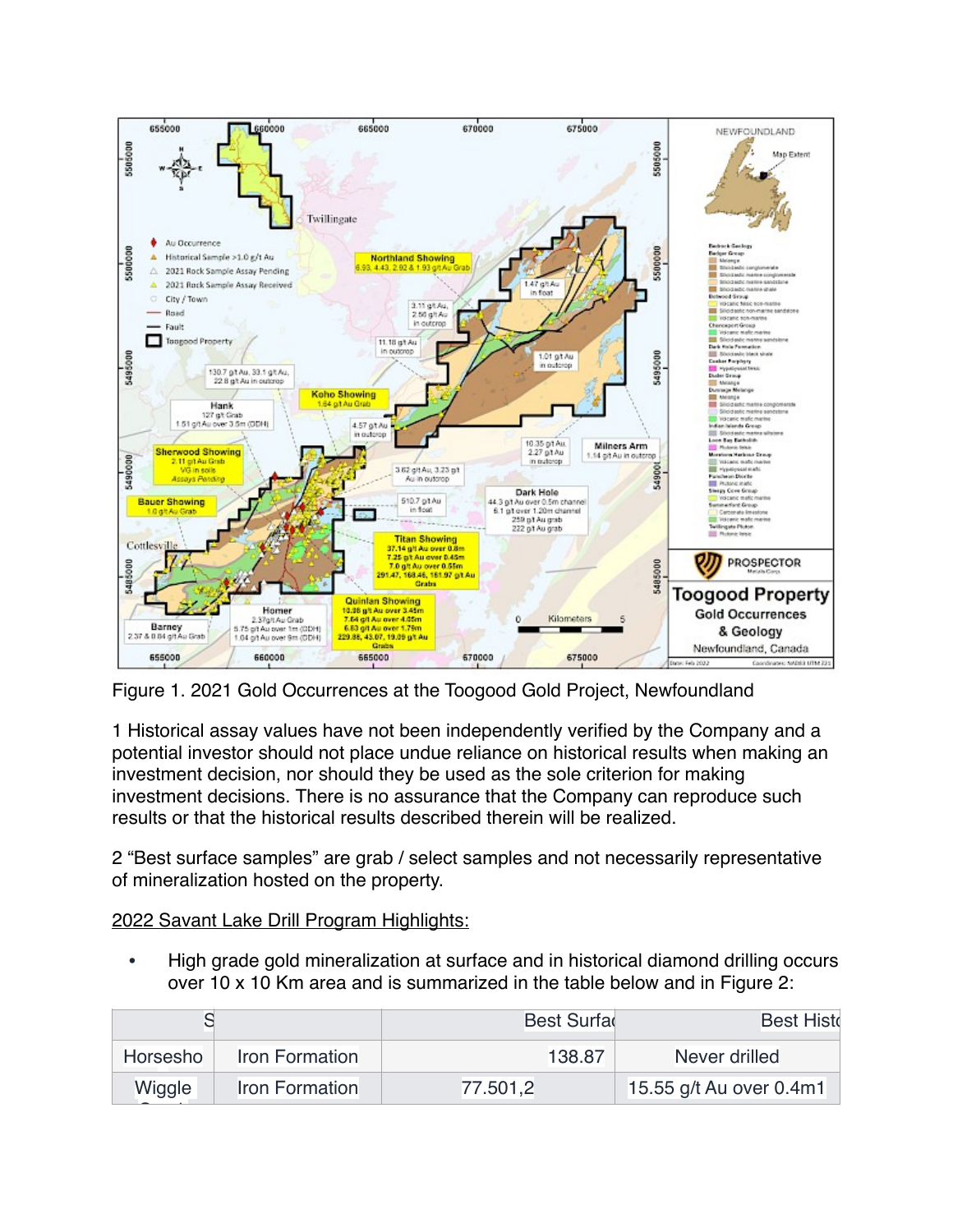| Shoal           | Iron Formation        | 46.651,2 | 1.87 g/t Au over 0.6m1  |
|-----------------|-----------------------|----------|-------------------------|
| <b>One Pine</b> | <b>Iron Formation</b> | 40.87    | 23.6 g/t Au over 0.5m1  |
| Snowbird        | Iron Formation        | 38.8     | Never drilled           |
| L28             | <b>Iron Formation</b> | 32.35    | Never drilled           |
| <b>Stillar</b>  | Sheared Iron          | 4.011,2  | 3.26 g/t Au over 1.22m1 |
| <b>Big</b>      | Sheared               | 3.64     | Never drilled           |
|                 |                       |          |                         |

1 Historical assay values have not been independently verified by the Company and a potential investor should not place undue reliance on historical results when making an investment decision, nor should they be used as the sole criterion for making investment decisions. There is no assurance that the Company can reproduce such results or that the historical results described therein will be realized. 2 "Best surface samples" are grab / select samples and not necessarily representative of mineralization hosted on the property.

- Geologic mapping and magnetic data suggest there are multiple untested gold favourable sites (fold hinges) in iron formation; important structural controls at the past producing Lupin and Homestake mines.
- In the fall of 2020, Prospector conducted a high-resolution airborne magnetic survey to aimed at mapping zones of folding and structure within the iron formation prospective for gold mineralization. The product of this survey provided much greater detail than any previous survey greatly facilitating the targeting work.
- Comprehensive historical data compilation along with geological and geophysical reinterpretation is ongoing. A mapping and sampling program to ground truth target areas is planned for spring and summer 2022 to finalize drill targeting to be followed by an initial drill campaign later in 2022.
- Prospector plans to mobilize field crews in early May with the intention of ground truthing target areas and conducting property-wide prospecting, followed by drilling in Q3, 2022.
- A multi-year exploration permit was issued at the beginning of April, 2022. Community and stakeholder consultations are ongoing.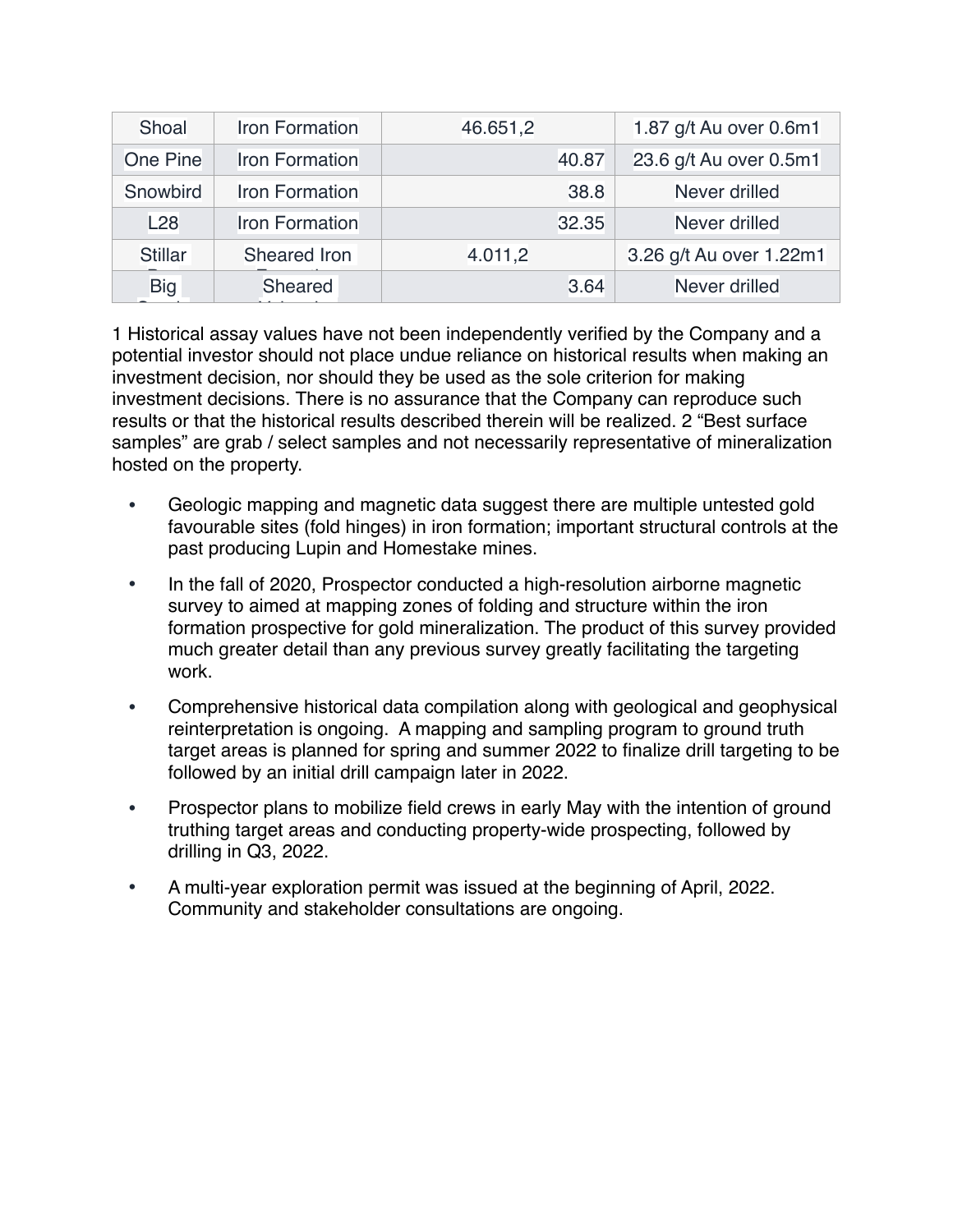

Figure 2. Savant Lake Project, Ontario

2022 WhittonLake Drill Program Highlights:

- Confirmation sampling and mapping in 2021 by Prospector confirmed the location of sulphidic mafic-ultramafic intrusive units, locally anomalous in Cu, Ni and Pd-Pt (Figure 3).
- Modeling of the VTEM survey conducted in 2021 suggests the presence of robust, strongly conductive linear horizons. In addition, massive sulphide and sulphidic Iron formation correlates with the geophysics in a number of locations.
- Line cutting, Ground TEM (Whitton target), and Ground IP at (Wagg target) will be followed by drill testing in the summer 2022 (2500m). Additional mapping, geochemical fingerprinting, stripping and prospecting along the strike at Roadcut and Broddy targets, as well as any additional targets identified.
- Final drill permit pending.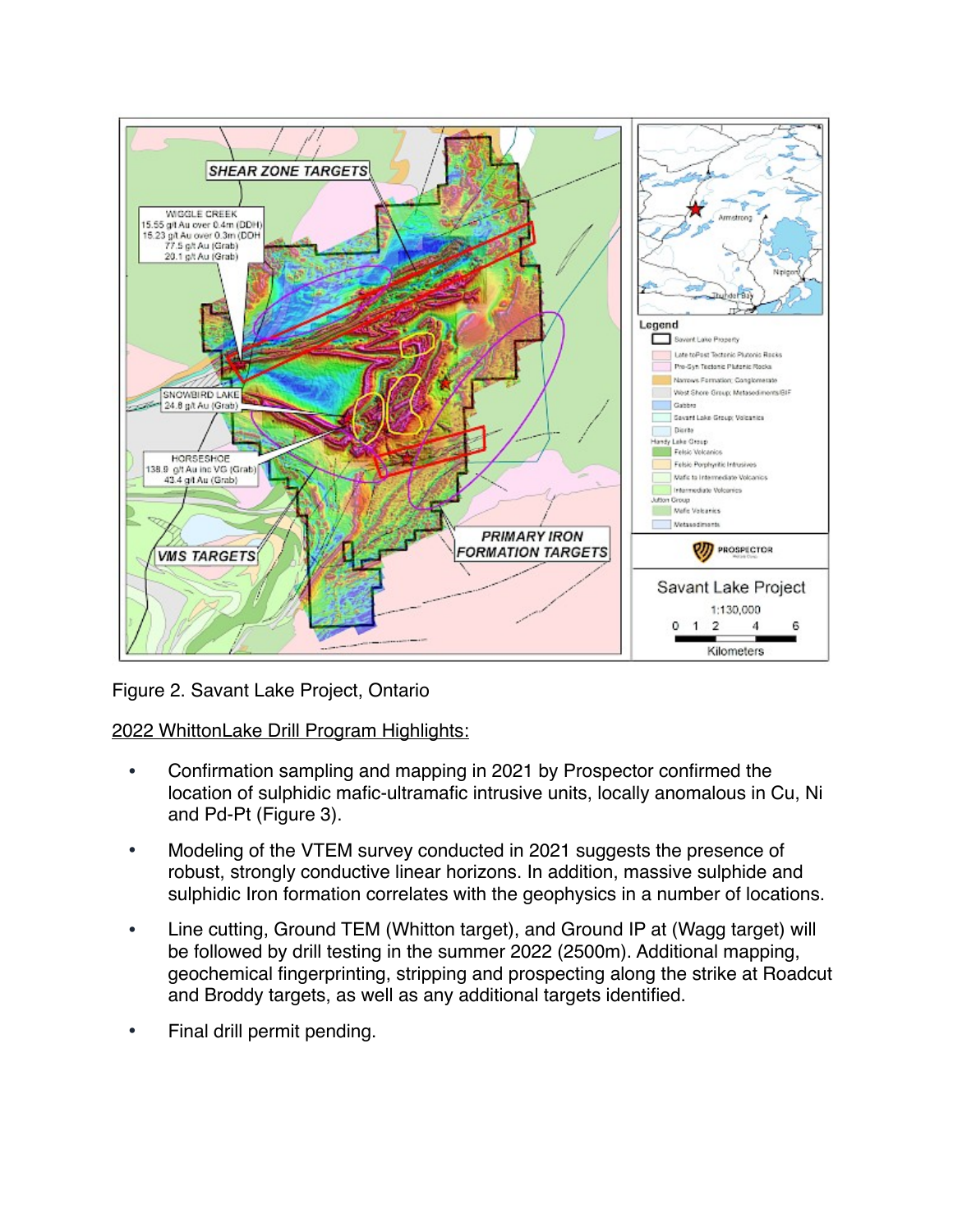

Figure 3. Whitton Lake Project, Ontario

# Toogood Property Geology Overview

Toogood Project lies at the northeast extent of the Exploits Subzone (Dunnage Zone) of Central Newfoundland and is underlain mostly by the Ordovician Dunnage Melange and the Badger Belt (Figure 3). The Exploits Subzone area trends 200km northeast / southwest across the island of Newfoundland, and hosts most of the significant gold deposits in the province including Marathon Gold's Valentine Project which hosts 3.09 Moz. M&I at 1.75 g/t. Gold mineralization on the Toogood Project is hosted by a suite of Devonian felsic dykes which cross-cut the property, emplaced in the latter stages of a polyphase tectonic history. Gold mineralization is associated with arsenopyrite, pyrite, trace chalcopyrite, and fine-grained native gold within pervasive sericite altered rocks, and concentrated along intersections between late-stage conjugate brittle faults.

## **Savant Lake Property Overview**

Prospector acquired a 70% option on the 229 km2 Savant Lake Project in Ontario from Capella Minerals Ltd. There is an estimated 60 km in strike length of prospective gold bearing iron formation on the property. High grade gold mineralization at surface and in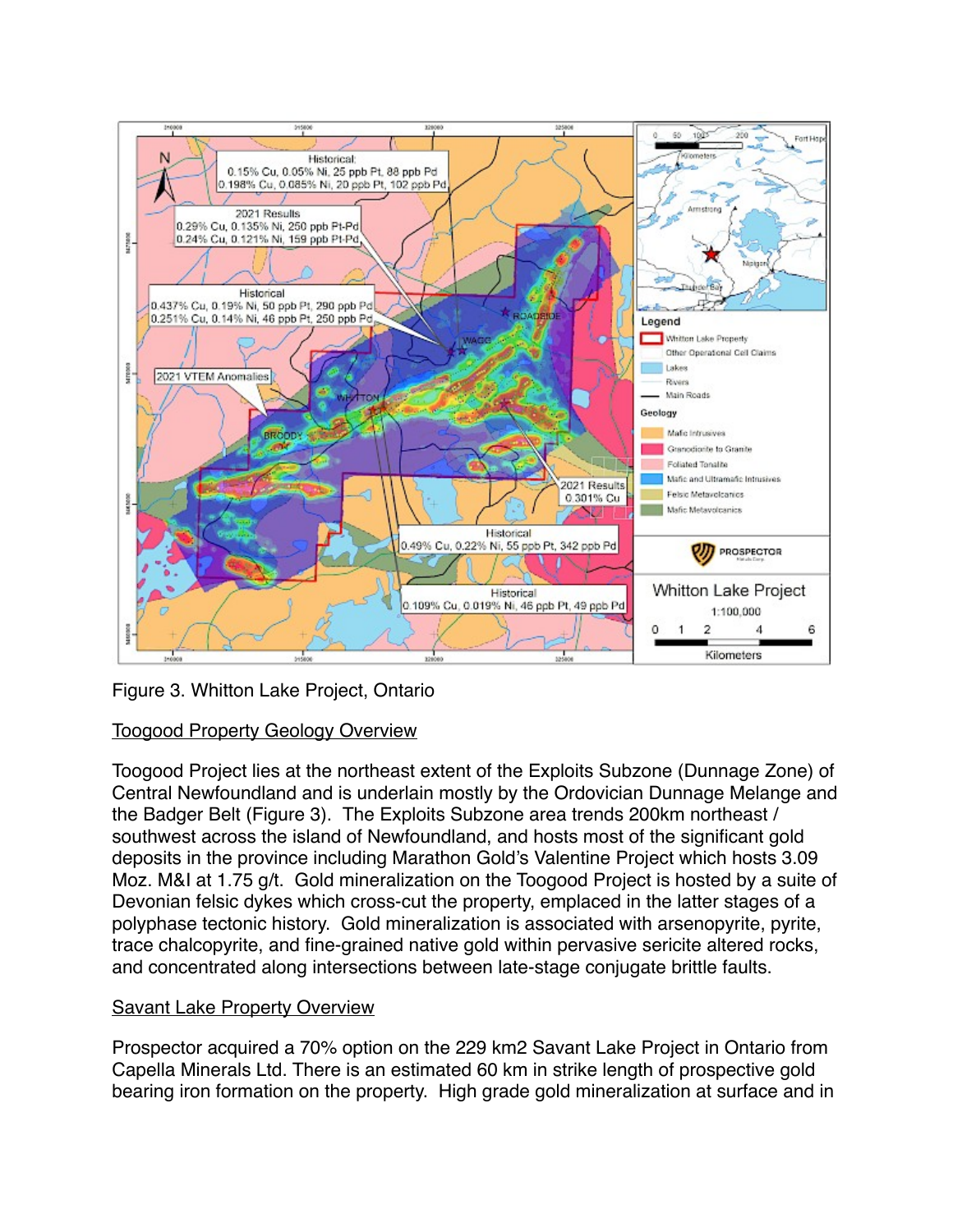historical diamond drilling occurs over an approximately 10 km x 10 km area representing a district scale opportunity in a region that has seen little systematic exploration. Geologic mapping and magnetic data suggest there are multiple untested gold favourable sites (fold hinges) in iron formation; important structural controls at the past producing Lupin and Homestake mines.

In the fall of 2020 Ethos conducted a high-resolution airborne magnetic survey to aimed at mapping zones of folding and structure within the iron formation prospective for gold mineralization. The product of this survey provided much greater detail than any previous survey greatly facilitating the targeting work. Comprehensive historical data compilation along with geological and geophysical reinterpretation is ongoing. A mapping and sampling program to ground truth target areas is planned for spring and summer 2022 to finalize drill targeting to be followed by an initial drill campaign later in 2022.

### **Whitton Lake Geology Overview**

Whitton Lake Project (formerly known as Heaven Lake Project) is a 100% owned district scale Ni-Cu-PGE Project covering 4,400 ha (44 km2) located 20 km north of Impala Canada's Lac des Iles platinum group elements ("PGE"), Ni-Cu Mine, Ontario. The property covers the Heaven Lake Greenstone Belt, accessed via a main provincial highway and an extensive network of forestry roads that cut through the claim block. There has been no recorded staking activity since early 2000's with only sporadic work for Zn-Cu-Ag (1970's-1990's) and Ni-Cu-PGE (2000-2002), and no previously recorded gold exploration despite favorable geological setting and nearby mine complex.

Whitton Lake represents a unique setting for VMS base metal, mafic magmatic Ni-Cu-PGE and lode gold within overlapping rock types and structural sites with multiple major zones along a NE trend, that are favorable trends for syn-volcanic VMS mineralization, MUM intrusions with Ni-Cu-(PGE) sulfides, and development of shear zones hosting lode gold deposits. All three of these possibilities are evident from the mapped geology and aeromagnetics. Robust geophysical targets from modelled 2021 VTEM conductors are ready to drill, for both MUM hosted Ni-Cu-PGE sulfides at the Whitton target and for syn-volcanic VMS deposits in the Syncline target in the southwestern portion of the claim block. A significant trend of blebby PGE enriched sulfides at the Wagg target will be followed up in spring 2022 with an IP Survey and prospecting to define specific drill targets; Additionally, a PGE enriched, disseminated low sulfide trend at the Roadcut target will be followed up with intensive prospecting and geochemical surveys to define specific drill targets.

#### Qualified Person

The technical content disclosed in this press release was reviewed and approved by Jo Price, P.Geo., M.Sc., VP Exploration of Prospector, and a Qualified Person as defined under National Instrument NI 43-101 ("NI 43-101").

#### About Prospector Metals Corp.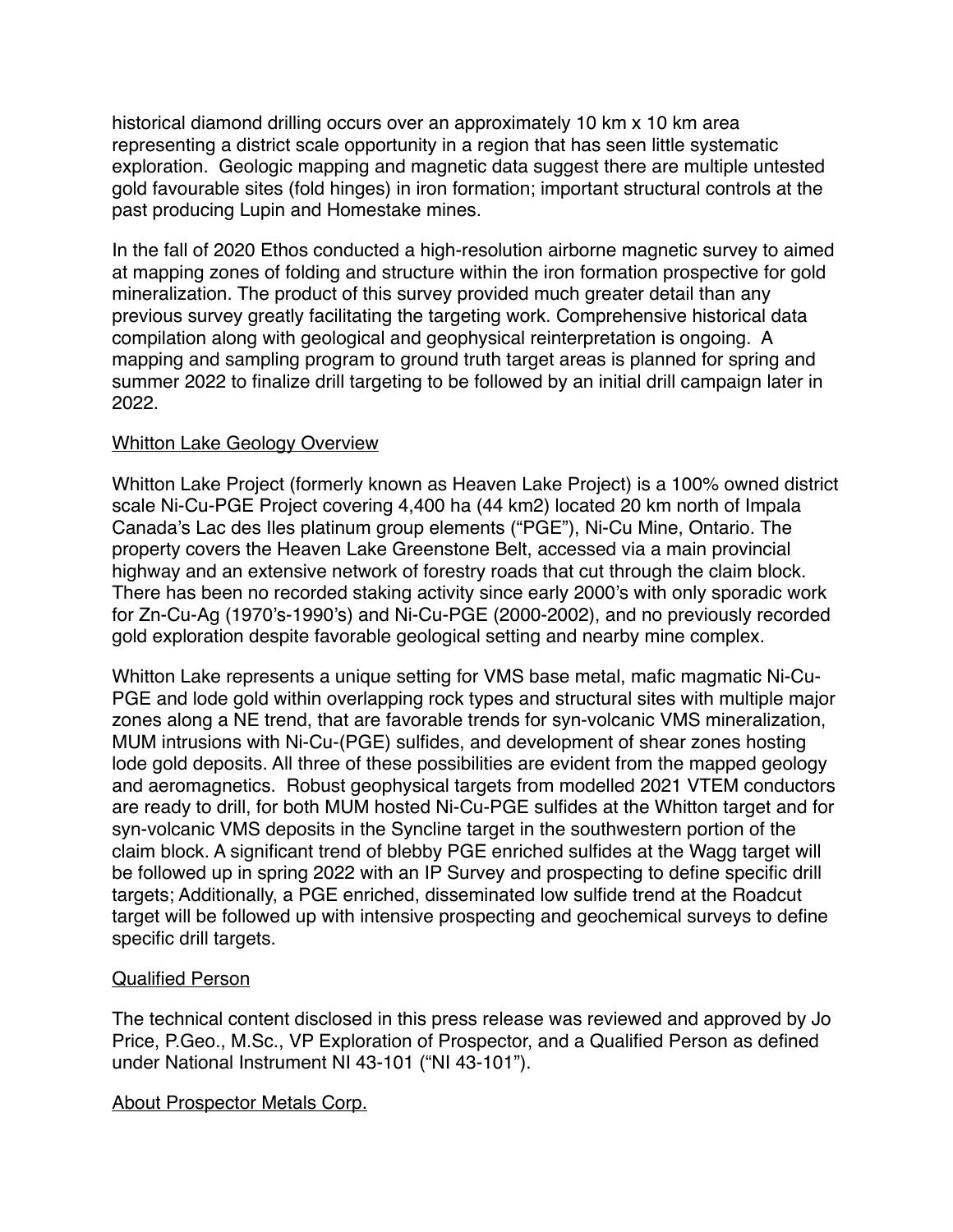Prospector Metals Corp. is a Discovery Group Company with a business model focussed on district scale, early-stage exploration of gold and base metal prospects and create shareholder value through new discoveries. The Company's focus is to identify underexplored or overlooked mineral districts which display important structural and mineralogical similarities with well-endowed mining camps. The majority of the projects acquired by Prospector occur in Ontario, Canada, which is a tier-1 mining jurisdiction with abundant overlooked geological regions with high mineral potential. Prospector engages proactively with local and Indigenous rightsholders and seeks to develop relationships and agreements that are mutually beneficial to all stakeholders.

On behalf of the Board of Directors, Prospector Metals Corp.

Alex Heath, CFA President & CEO

For further information about Prospector Metals Corp. or this news release, please visit our website at [prospectormetalscorp.com](http://www.ethosgold.com/) or contact Dustin Zinger at 604-653-9464 or by email at [dustinz@prospectormetalscorp.com.](mailto:dustinz@prospectormetalscorp.com)

Prospector Metals Corp. is a proud member of Discovery Group. For more information please visit: [discoverygroup.ca](http://www.discoverygroup.ca/)

Forward-Looking Statement Cautions:

This press release contains certain "forward-looking statements" within the meaning of Canadian securities legislation, including, but not limited to, statements regarding the Company's plans with respect to the Company's projects and the timing related thereto, the merits of the Company's projects, the Company's objectives, plans and strategies, and other project opportunities. Although the Company believes that such statements are reasonable, it can give no assurance that such expectations will prove to be correct. Forward-looking statements are statements that are not historical facts; they are generally, but not always, identified by the words "expects," "plans," "anticipates," "believes," "intends," "estimates," "projects," "aims," "potential," "goal," "objective,", "strategy", "prospective," and similar expressions, or that events or conditions "will," "would," "may," "can," "could" or "should" occur, or are those statements, which, by their nature, refer to future events. The Company cautions that Forward-looking statements are based on the beliefs, estimates and opinions of the Company's management on the date the statements are made and they involve a number of risks and uncertainties. Consequently, there can be no assurances that such statements will prove to be accurate and actual results and future events could differ materially from those anticipated in such statements. Except to the extent required by applicable securities laws and the policies of the TSX Venture Exchange, the Company undertakes no obligation to update these forward-looking statements if management's beliefs, estimates or opinions, or other factors, should change. Factors that could cause future results to differ materially from those anticipated in these forward-looking statements include the risk of accidents and other risks associated with mineral exploration